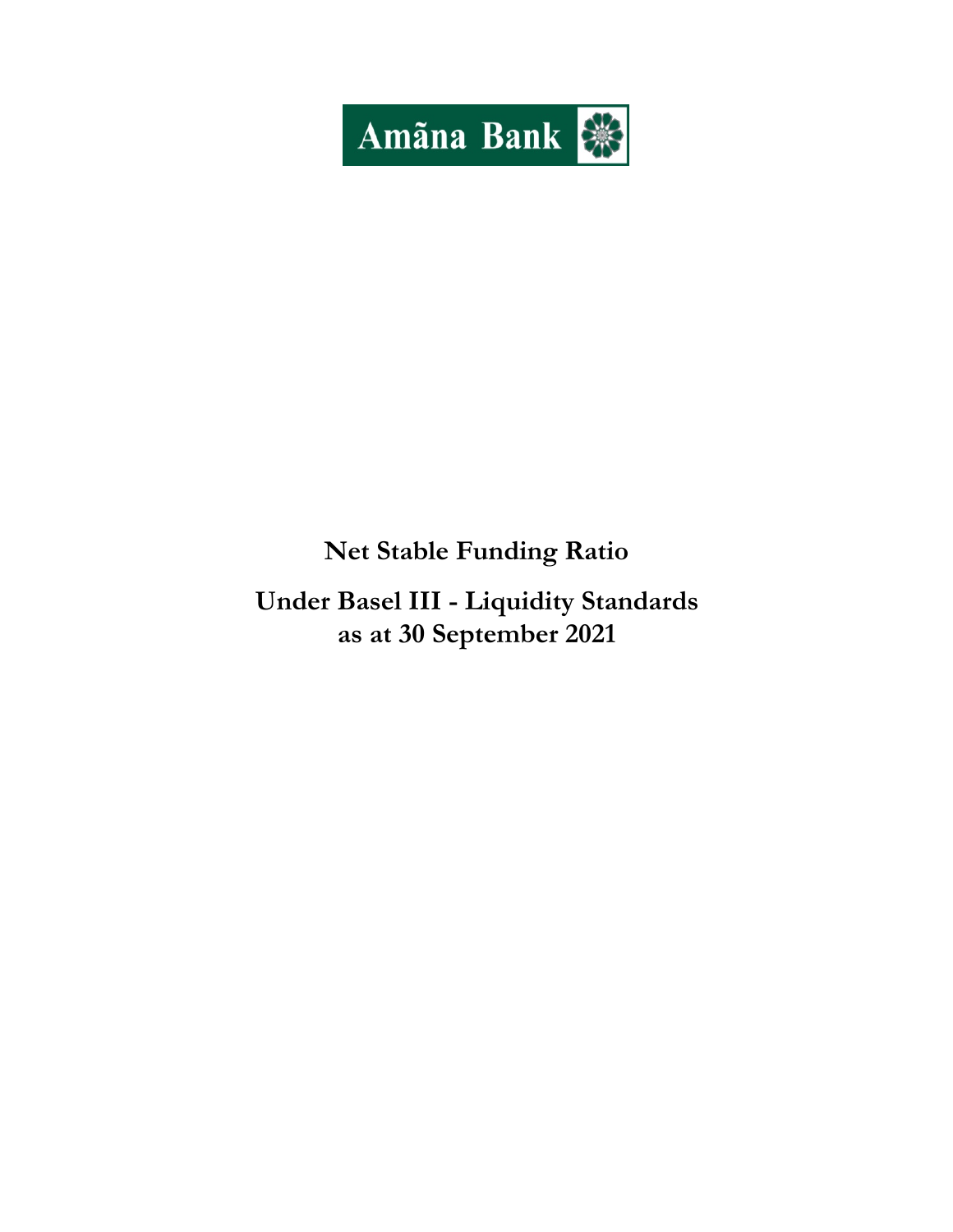

## **1. Calculation of NSFR**

| Code | Item                                                           | Weighted<br>Amount<br>as at<br>30th Sep 2021 | Weighted<br>Amount<br>as at<br>30th June 2021 |
|------|----------------------------------------------------------------|----------------------------------------------|-----------------------------------------------|
|      | 32.1.1.0.0.0 Total Available Stable Funding                    | 89,191,738                                   | 90,722,641                                    |
|      | 32.1.2.0.0.0 Required Stable Funding - On Balance Sheet Assets | 47,467,771                                   | 43,089,819                                    |
|      | 32.1.3.0.0.0 Required Stable Funding - Off Balance Sheet Items | 979,054                                      | 1,096,590                                     |
|      | 32.1.4.0.0.0 Total Required Stable Funding                     | 48,446,825                                   | 44,186,409                                    |
|      | 32.1.5.0.0.0 NSFR (Minimum Requirement 100%/90%)               | 184%                                         | 205%                                          |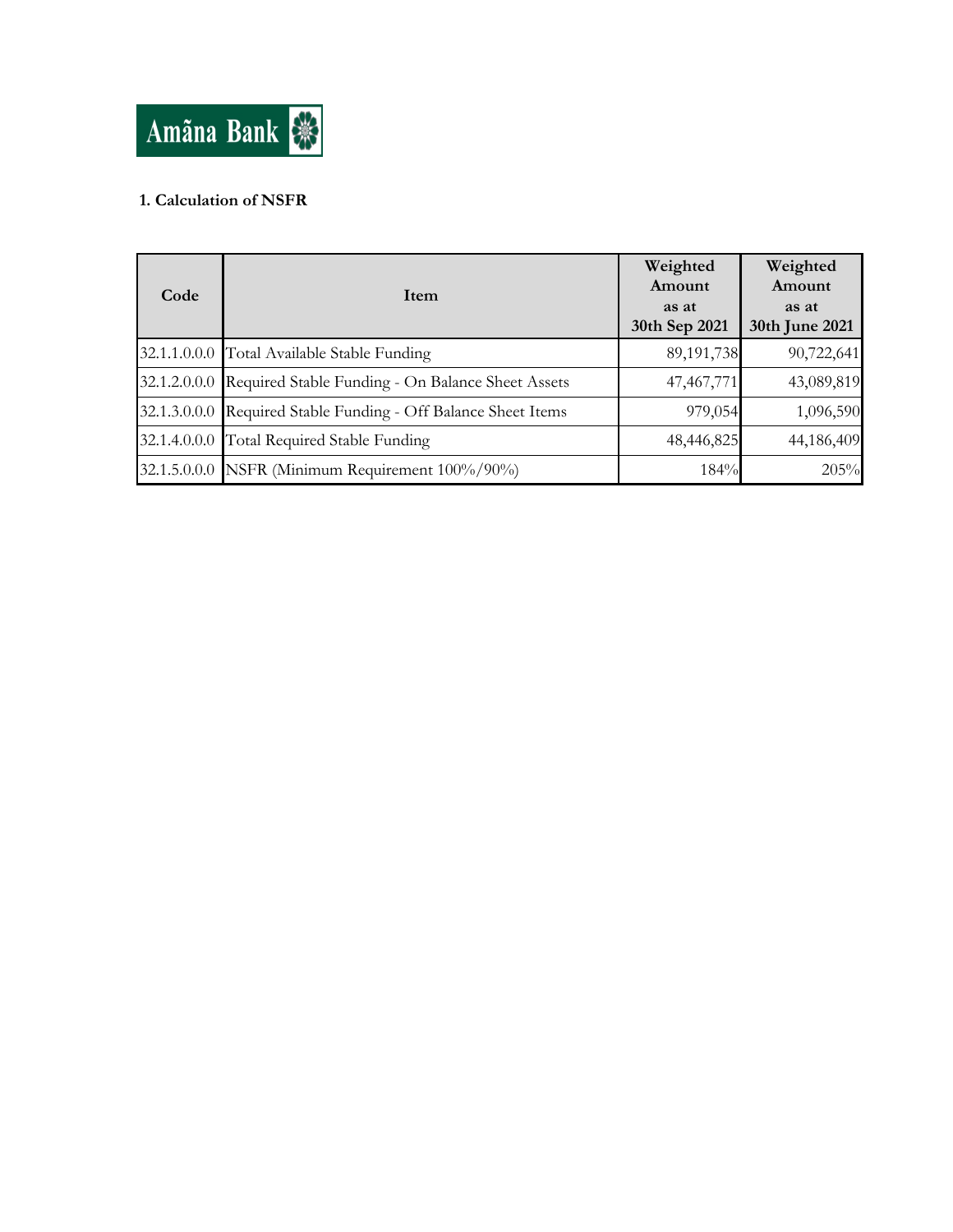

### **2. Total Available Stable Funding**

| Code         | Item                                                                                                                                                                                              | <b>Unweighted Amount</b><br>as at<br>30th September 2021 | <b>ASF</b><br>Factor | <b>Weighted Amount</b><br>as at<br>30th September 2021 |
|--------------|---------------------------------------------------------------------------------------------------------------------------------------------------------------------------------------------------|----------------------------------------------------------|----------------------|--------------------------------------------------------|
| 32.2.0.0.0.0 | Total Available Stable Funding                                                                                                                                                                    | 112,461,531                                              |                      | 89, 191, 738                                           |
| 32.2.1.0.0.0 | Liabilities and capital assigned a 100% ASF factor                                                                                                                                                | 16,526,798                                               |                      | 16,526,798                                             |
| 32.2.1.1.0.0 | Total regulatory capital before capital deductions (excluding Tier 2)<br>instruments with residual maturity of less than one year)                                                                | 11,647,648                                               | 100%                 | 11,647,648                                             |
| 32.2.1.2.0.0 | Any other capital instrument with effective residual maturity of one<br>vear or more                                                                                                              |                                                          | 100%                 |                                                        |
| 32.2.1.3.0.0 | Secured and unsecured borrowings and liabilities with effective<br>residual maturities of one year or more                                                                                        | 4,879,151                                                |                      | 4,879,151                                              |
| 32.2.1.3.1.0 | Net deferred tax liabilities                                                                                                                                                                      | 47,724                                                   | 100%                 | 47,724                                                 |
| 32.2.1.3.2.0 | Minority interest                                                                                                                                                                                 |                                                          | 100%                 |                                                        |
| 32.2.1.3.3.0 | Other liabilities                                                                                                                                                                                 | 4,831,427                                                | 100%                 | 4,831,427                                              |
| 32.2.2.0.0.0 | Liabilities assigned a 90% ASF factor                                                                                                                                                             | 75,987,581                                               |                      | 68,388,823                                             |
| 32.2.2.1.0.0 | Non-maturity deposits and term deposits with residual maturity of<br>less than one year provided by retail customers and SME                                                                      | 75,987,581                                               | 90%                  | 68,388,823                                             |
| 32.2.3.0.0.0 | Liabilities assigned a 50% ASF factor                                                                                                                                                             | 8,552,233                                                |                      | 4,276,117                                              |
| 32.2.3.1.0.0 | Funding with residual maturity of less than one year provided by non-<br>financial corporate customers                                                                                            | 192,081                                                  | 50%                  | 96,040                                                 |
| 32.2.3.2.0.0 | Operational deposits                                                                                                                                                                              | 6,711,195                                                | 50%                  | 3,355,597                                              |
| 32.2.3.3.0.0 | Funding with residual maturity of less than one year from<br>sovereigns, Public Sector Entities (PSEs), and Multilateral<br>Development Banks (MDBs)                                              |                                                          | 50%                  |                                                        |
| 32.2.3.4.0.0 | Other funding with residual maturity between six months and less<br>than one year not included in the above categories, including funding<br>provided by central banks and financial institutions | 1,648,958                                                |                      | 824,479                                                |
| 32.2.3.4.1.0 | Net deferred tax liabilities                                                                                                                                                                      |                                                          | 50%                  |                                                        |
| 32.2.3.4.2.0 | Minority interest                                                                                                                                                                                 |                                                          | 50%                  |                                                        |
| 32.2.3.4.3.0 | Other liabilities                                                                                                                                                                                 | 1,648,958                                                | 50%                  | 824,479                                                |
| 32.2.4.0.0.0 | Liabilities assigned a 0% ASF factor                                                                                                                                                              | 11,394,918                                               |                      |                                                        |
| 32.2.4.1.0.0 | All other liabilities and equity not included in the above categories<br>including other funding with residual maturity of less than six<br>months from central banks and financial institutions  | 2,001,453                                                | $0\%$                |                                                        |
| 32.2.4.2.0.0 | Other liabilities without a stated maturity                                                                                                                                                       | 9,393,465                                                |                      | $\overline{\phantom{a}}$                               |
| 32.2.4.2.1.0 | Net deferred tax liabilities                                                                                                                                                                      |                                                          | $0\%$                |                                                        |
| 32.2.4.2.2.0 | Minority interest                                                                                                                                                                                 |                                                          | $0\%$                |                                                        |
| 32.2.4.2.3.0 | Other liabilities                                                                                                                                                                                 | 9,393,465                                                | $0\%$                |                                                        |
| 32.2.4.3.0.0 | NSFR derivative liabilities net of derivative assets (if NSFR<br>derivative liabilities are greater than NSFR derivative assets)                                                                  |                                                          | $0\%$                |                                                        |
| 32.2.4.4.0.0 | "Trade date" payables arising from purchases of financial<br>instruments, foreign currencies and commodities                                                                                      |                                                          | $0\%$                |                                                        |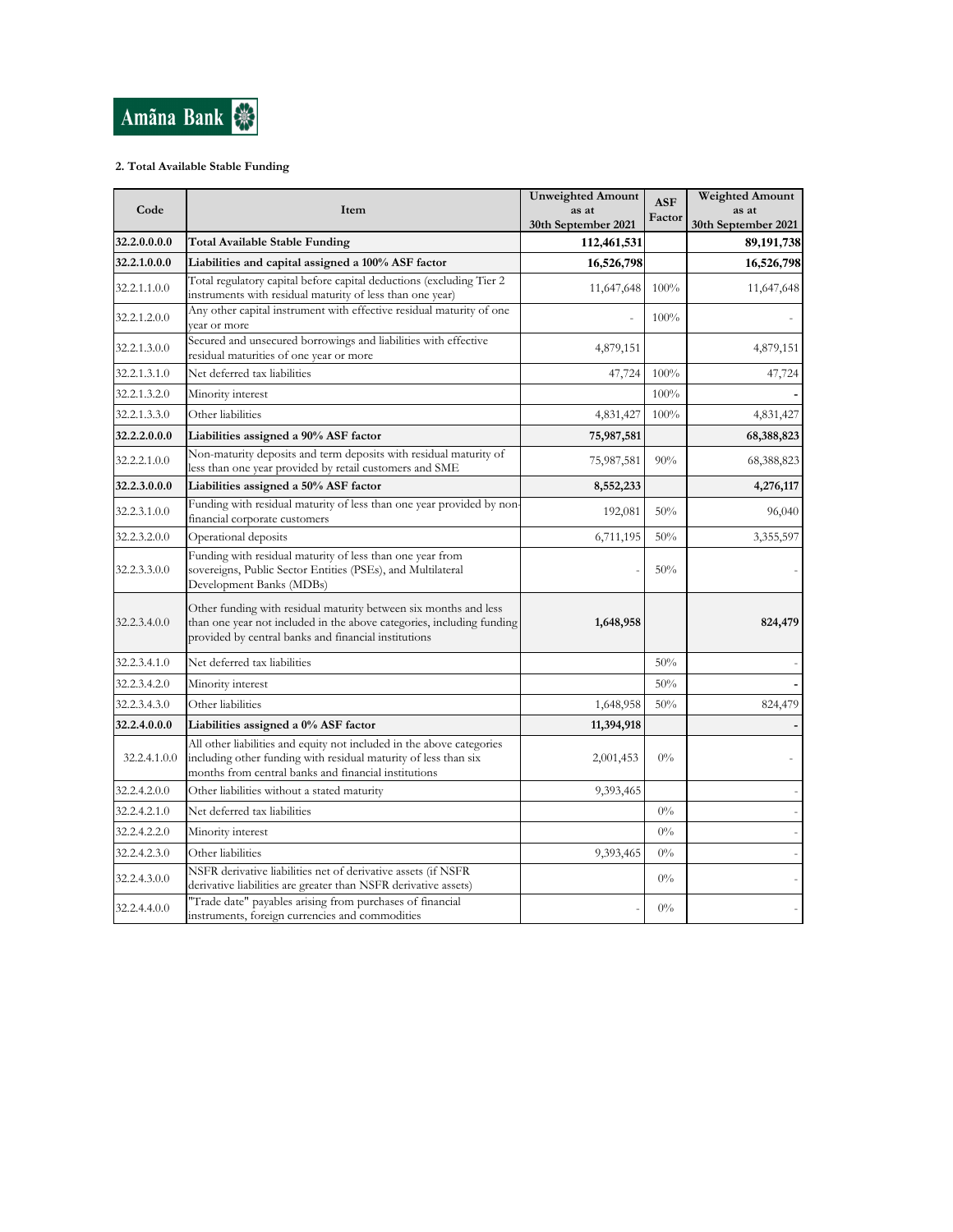

#### **3. Required Stable Funding – On Balance Sheet Assets**

| Code                         | Item                                                                                                                                                                    | <b>Unweighted Amount</b><br>as at<br>30th September 2021 | <b>ASF</b><br>Factor | <b>Weighted Amount</b><br>as at<br>30th September 2021 |
|------------------------------|-------------------------------------------------------------------------------------------------------------------------------------------------------------------------|----------------------------------------------------------|----------------------|--------------------------------------------------------|
| 32.3.0.0.0.0<br>32.3.1.0.0.0 | Required Stable Funding - On Balance Sheet Assets<br>Assets assigned a 0% RSF factor                                                                                    |                                                          |                      | <u>47,467,771</u>                                      |
| 32.3.1.1.0.0                 | Cash in hand                                                                                                                                                            | 2,180,411                                                | $0\%$                |                                                        |
| 32.3.1.2.0.0                 | Central bank reserves (Statutory Reserve Ratio (SRR) including excess<br>SRR)                                                                                           | 5,664,881                                                | $0\%$                |                                                        |
| 32.3.1.3.0.0                 | All claims on central banks with residual maturities of less than six<br>months                                                                                         |                                                          | $0\%$                |                                                        |
| 32.3.1.4.0.0                 | "Trade date" receivables arising from sales of financial instruments,<br>foreign currencies and commodities                                                             |                                                          | $0\%$                |                                                        |
| 32.3.2.0.0.0                 | Assets assigned a 5% RSF factor                                                                                                                                         |                                                          | $5\%$                |                                                        |
| 32.3.2.1.0.0                 | Unencumbered Level 1 assets                                                                                                                                             |                                                          |                      |                                                        |
| 32.3.2.1.1.0<br>32.3.2.1.1.1 | Qualifying marketable securities<br>Issued by sovereigns                                                                                                                |                                                          | $5\%$                |                                                        |
| 32.3.2.1.1.2                 | Guaranteed by sovereigns                                                                                                                                                |                                                          | $5\%$                |                                                        |
| 32.3.2.1.1.3                 | Issued or guaranteed by central banks                                                                                                                                   |                                                          | $5\%$                |                                                        |
| 32.3.2.1.1.4                 | Issued or guaranteed by BIS, IMF, ECB and European Community or<br>eligible MDBs                                                                                        |                                                          | $5\%$                |                                                        |
| 32.3.2.2.0.0                 | 20% of derivative liabilities                                                                                                                                           |                                                          | $5\%$                |                                                        |
| 32.3.3.0.0.0                 | Assets assigned a 10% RSF factor                                                                                                                                        |                                                          | 10%                  |                                                        |
| 32.3.3.1.0.0                 | Unencumbered loans to financial institutions with residual maturities of<br>less than six months                                                                        |                                                          | 10%                  |                                                        |
| 32.3.4.0.0.0                 | Assets assigned a 15% RSF factor                                                                                                                                        |                                                          | 15%                  |                                                        |
| 32.3.4.1.0.0                 | Unencumbered Level 2A assets<br>Qualifying marketable securities                                                                                                        |                                                          |                      |                                                        |
| 32.3.4.1.1.0<br>32.3.4.1.1.1 | Issued or guaranteed by sovereigns                                                                                                                                      |                                                          | 15%                  |                                                        |
| 32.3.4.1.1.2                 | Issued or guaranteed by central banks                                                                                                                                   |                                                          | 15%                  |                                                        |
| 32.3.4.1.1.3                 | Issued or guaranteed by PSEs                                                                                                                                            |                                                          | 15%                  |                                                        |
| 32.3.4.1.1.4                 | Issued or guaranteed by MDBs                                                                                                                                            |                                                          | 15%                  |                                                        |
| 32.3.4.1.2.0                 | Qualifying non-financial corporate debt securities (including commercial<br>paper and promissory notes) and covered bonds                                               |                                                          | 15%                  |                                                        |
| 32.3.4.1.3.0                 | Qualifying investments in gilt unit trust backed by Government of Sri<br>Lanka (GOSL) securities                                                                        |                                                          | 15%                  |                                                        |
| 32.3.4.2.0.0                 | All other unencumbered loans to financial institutions with residual<br>maturities of less than six months                                                              |                                                          | 15%                  |                                                        |
| 32.3.5.0.0.0                 | Assets assigned a 50% RSF factor                                                                                                                                        |                                                          | 50%                  | 8,887,632                                              |
| 32.3.5.1.0.0                 | Unencumbered Level 2B assets                                                                                                                                            |                                                          | 50%                  | 29,350                                                 |
| 32.3.5.1.1.0                 | Qualifying non-financial corporate debt securities (including commercial<br>paper and promissory notes)                                                                 |                                                          | 50%                  |                                                        |
| 32.3.5.1.2.0                 | Qualifying non-financial common equity shares<br>Residential mortgage backed securities (RMBS) with a credit rating of at                                               | 58,699                                                   | 50%                  | 29,350                                                 |
| 32.3.5.1.3.0                 | least AA<br>HQLA encumbered for a period of six months or more and less than                                                                                            |                                                          | 50%                  |                                                        |
| 32.3.5.2.0.0                 | one year                                                                                                                                                                |                                                          | 50%                  |                                                        |
| 32.3.5.3.0.0                 | Unencumbered loans to financial institutions and central banks with<br>residual maturity between six months and less than one year                                      |                                                          | 50%                  |                                                        |
| 32.3.5.4.0.0                 | Deposits held at other financial institutions for operational purposes                                                                                                  |                                                          | 50%                  |                                                        |
| 32.3.5.5.0.0                 | All other non HQLA not included in the above categories with residual<br>maturity of less than one year                                                                 | 17,716,565                                               | 50%                  | 8,858,283                                              |
| 32.3.6.0.0.0                 | Assets assigned a 65% RSF factor                                                                                                                                        |                                                          |                      | 1,574,177                                              |
| 32.3.6.1.0.0                 | Qualifying unencumbered residential mortgages with a residual maturity<br>of one year or more                                                                           | 2,421,811                                                | 65%                  | 1,574,177                                              |
| 32.3.6.2.0.0                 | Other qualifying unencumbered loans not included in the above<br>categories, excluding loans to financial institutions, with a residual<br>maturity of one year or more |                                                          | 65%                  |                                                        |
| 32.3.7.0.0.0                 | Assets assigned a 85% RSF factor                                                                                                                                        |                                                          | 85%                  | 27,583,278                                             |
| 32.3.7.1.0.0                 | Cash, securities or other assets posted as initial margin for derivative<br>contracts                                                                                   |                                                          | 85%                  |                                                        |
| 32.3.7.2.0.0                 | Other unencumbered performing loans                                                                                                                                     | 32,450,916                                               | 85%                  | 27,583,278                                             |
| 32.3.7.3.0.0                 | Unencumbered securities that are not in default and do not qualify as<br>HQLA                                                                                           |                                                          | 85%                  |                                                        |
| 32.3.7.4.0.0                 | Physical traded commodities, including gold                                                                                                                             |                                                          | 85%                  |                                                        |
| 32.3.8.0.0.0                 | Assets assigned a 100% RSF factor                                                                                                                                       |                                                          | 100%                 | 9,422,683                                              |
| 32.3.8.1.0.0                 | All assets that are encumbered for a period of one year or more<br>NSFR derivative assets net of NSFR derivative liabilities if NSFR                                    |                                                          | 100%                 |                                                        |
| 32.3.8.2.0.0                 | derivative assets are greater than NSFR derivative liabilities                                                                                                          | 5,034,377                                                | 100%                 | 5,034,377                                              |
| 32.3.8.3.0.0                 | All other assets not included in above                                                                                                                                  | 4,388,306                                                | 100%                 | 4,388,306                                              |